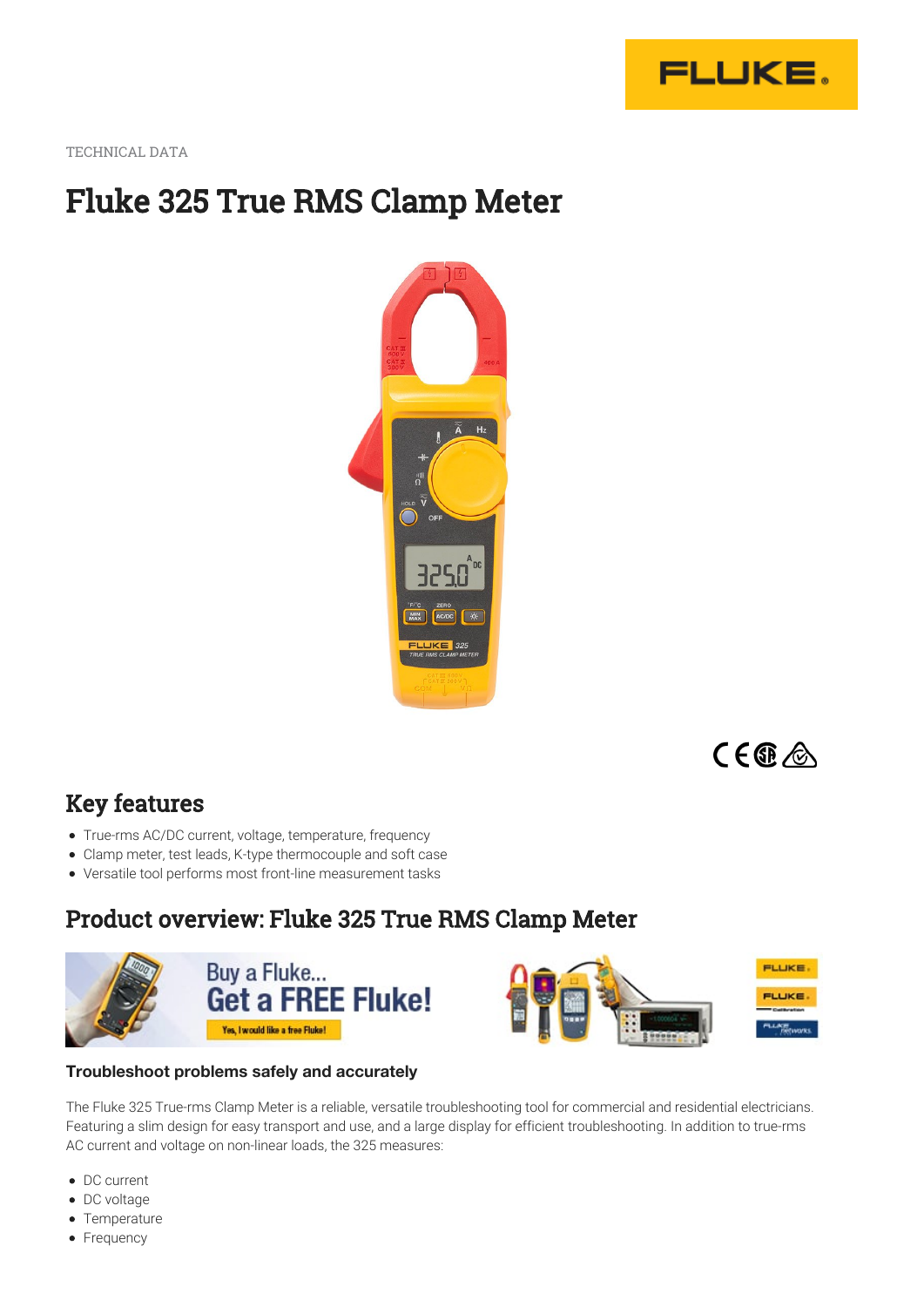

You'll carry fewer tools in your bag and get more work done.

#### **Covers most problems you see day-in, day-out**

The 325 gives you a strong combination of measurement functions, in a tool that is reliable, easy-to-use and affordable. This clamp meter offers True-rms AC voltage and current measurements on non-linear signals. Paired with the CAT III 600 V, CAT IV 300 V safety rating the clamp meter can also measure:

- Measures AC/DC current up to 400 A through jaw
- AC/DC voltage to 600 V using test leads
- Measures frequency from 5 Hz to 500 Hz; resistance to 40 kΩ
- Measures temperature from -10 °C to 400 °C with included K-type thermocouple
- Min/Max function records important values

Comes with a two-year warranty

## Specifications: Fluke 325 True RMS Clamp Meter

| <b>Specifications</b> |                            |                                                                     |
|-----------------------|----------------------------|---------------------------------------------------------------------|
| AC current            | Range                      | 40.00 A / 400.0 A                                                   |
|                       | Accuracy                   | 2% ± 5 digits (45 Hz to 65 Hz)<br>2.5% ± 5 digits (65 Hz to 400 Hz) |
| DC current            | Range                      | 40.00 A / 400.0 A                                                   |
|                       | Accuracy                   | $2\% \pm 5$ digits                                                  |
| AC voltage            | Range                      | 600.0 V                                                             |
|                       | Accuracy                   | $1.5\% \pm 5$ digits                                                |
| DC voltage            | Range                      | 600.0 V                                                             |
|                       | Accuracy                   | $1.0\% \pm 5$ digits                                                |
| Resistance            | Range                      | 400.0 Ω / 4000 Ω / 40.00 kΩ                                         |
|                       | Accuracy                   | $1.0\% \pm 5$ digits                                                |
| Continuity            |                            | $\leq 30 \Omega$                                                    |
| Capacitance           |                            | 0 to 100.0 µF / 100µF to 1000 µF                                    |
| Frequency             |                            | 5.0 Hz to 500.0 Hz                                                  |
| AC response           |                            | True-RMS                                                            |
| Backlight             |                            | Yes                                                                 |
| Data hold             |                            | Yes                                                                 |
| Contact temperature   |                            | -10.0°C to 400.0°C (14.0°F to 752.0°F)                              |
| Min/Max               |                            | Yes                                                                 |
| Size                  | $H \times W \times D$ (mm) | 207 x 75 x 34                                                       |
|                       | Max wire diameter          | 30 mm (600 MCM)                                                     |
|                       | Weight                     | 283 g                                                               |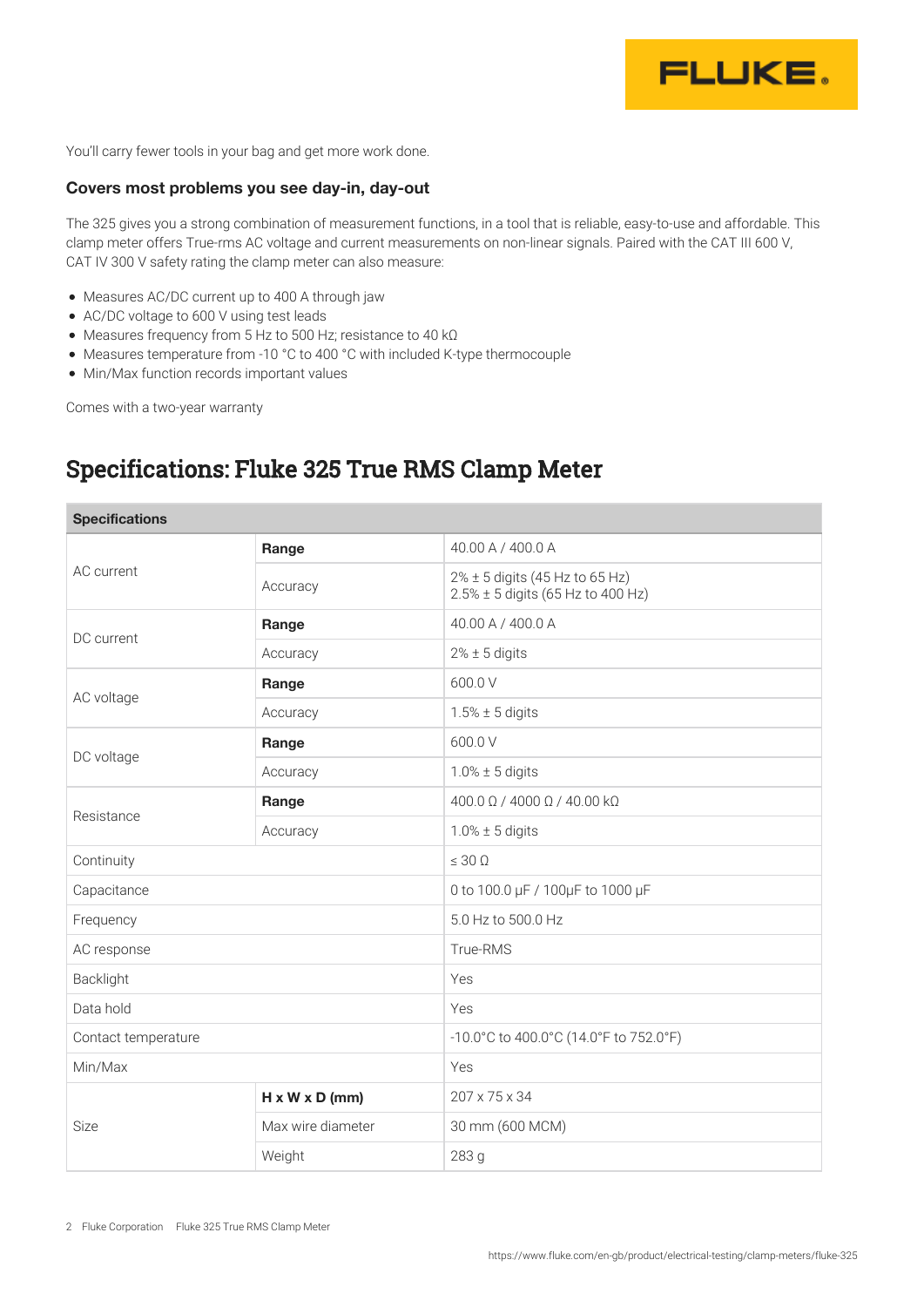

| Category rating | CAT III 600 V<br>CAT IV 300 V |
|-----------------|-------------------------------|
| Warranty        | Two-year                      |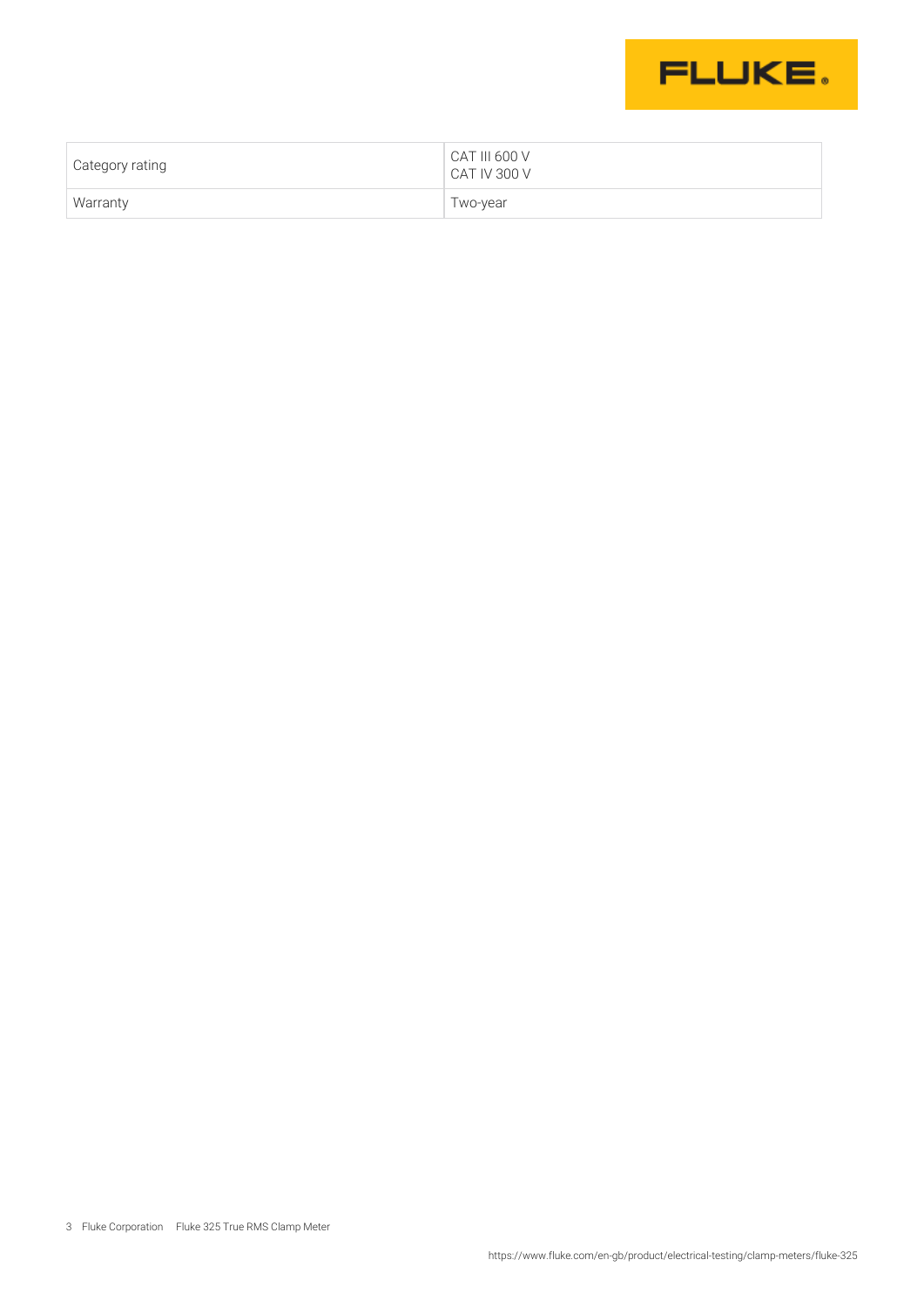

# Ordering information



### **Fluke 325**

Fluke 325 True-RMS Clamp Meter

Includes:

- Fluke 325 True-RMS Clamp Meter
- TL75 Test Leads
- Type K Thermocouple
- Two AAA Batteries (Installed)
- Soft Case

| <b>Optional accessories</b>                              | <b>Description</b>                                                                                                                                                                                                                                                                                                      |  |
|----------------------------------------------------------|-------------------------------------------------------------------------------------------------------------------------------------------------------------------------------------------------------------------------------------------------------------------------------------------------------------------------|--|
| Fluke TL223 SureGrip™ Electrical<br><b>Test Lead Set</b> | Includes 3 test lead accessories in an all-in-one set. Ideal starter kit for electrical<br>applications.                                                                                                                                                                                                                |  |
| <b>Fluke C43 Soft Carrying Case</b>                      | Zippered carrying case with durable polyester exterior.                                                                                                                                                                                                                                                                 |  |
| Fluke C550 Tool Bag                                      | Steel reinforced frame, rugged ballistic cloth with heavy duty hardware, large zippered<br>storage compartment with 25 pockets, weather resistant.                                                                                                                                                                      |  |
| <b>Fluke CAMO-37 Camouflage</b><br><b>Carrying Case</b>  | Get the right case for your Fluke tools. The CAMO-37 camouflage carrying case is a<br>zippered carrying case with durable high quality polyester exterior. It has a belt loop and an<br>inner pocket to store test leads or small accessories. It is available in a trendy camouflage<br>design with a 1 year warranty. |  |